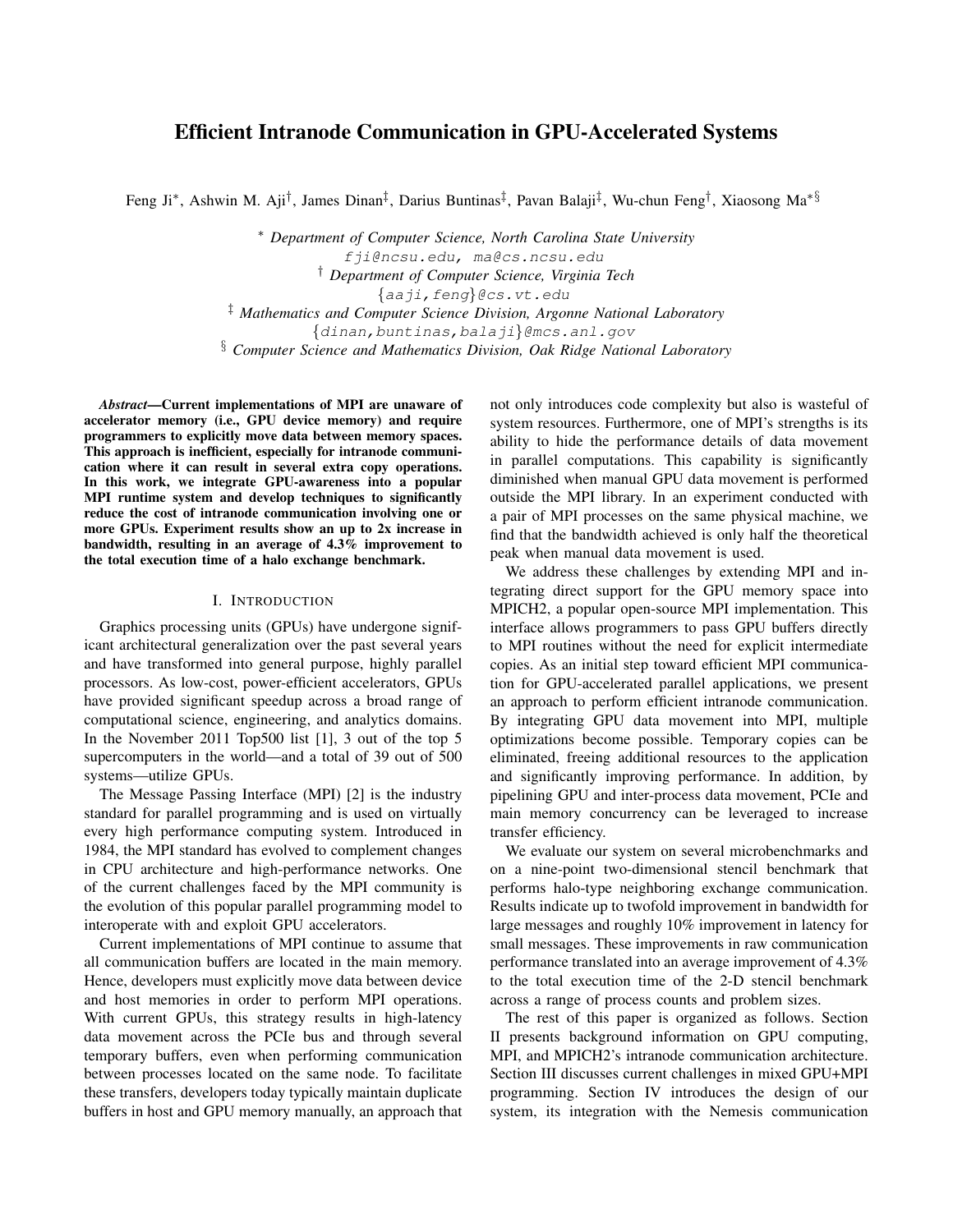subsystem in MPICH2, and several performance optimizations. Section V presents an experimental evaluation, and Section VI discusses related work. Section VII summarizes our conclusions.

### II. BACKGROUND

This work focuses on enhancing the performance of intranode communication where the source, target, or both buffers reside in separate accelerator memory. In this section, we provide background on computing with GPUs and MPI.

### *A. GPU Computing and CUDA*

Graphics processing units were originally designed for rendering workloads. In recent years, the highly parallel GPU architecture was found to be extremely useful as a computation accelerator across a broad range of highperformance computing workloads.

Current GPU devices fall into two broad categories: integrated and discrete. Integrated GPUs are built into the same hardware components as the host processor and share memory and other resources. Discrete GPUs, on the other hand, are distinct from the host processor and tend to utilize a distinct memory subsystem. The larger chip area, more powerful parallel processing units, and highthroughput dedicated memory on discrete GPUs provide great performance potential and have made discrete GPUs a preferred design in current high-performance computing (HPC) systems. Current discrete GPUs are expansion cards that connect to the host processor and memory through the PCIe bus. Thus, data in host and device memories must be explicitly copied by using special commands.

The Compute Unified Device Architecture (CUDA) is one of the most popular general-purpose parallel programming models on GPU today and is designed primarily for NVIDIA GPUs [3]. Our work here focuses on CUDA because of its importance to current HPC applications; however, our design is general and can be readily adapted to other GPU programming models. In the CUDA model, data between host and device memories is transferred by using the cudaMemcpy command. The programmer annotates functions in the program source code to enable them to run on the GPU. When invoked, these functions are launched as GPU *kernels*.

# *B. The Message Passing Interface*

MPI [2] is the industry standard for parallel programming. MPI defines point-to-point send/receive, one-sided, and collective communication operations and allows the programmer to construct parallel programs that are portable across virtually all parallel computing architectures. While MPI is best known for high-performance internode communication, most popular MPI implementations also provide highly optimized intranode communication between cores and processors on the same node.

### *C. MPICH2 Intranode Communication Architecture*

MPICH2 is an open-source implementation of MPI standard. Designed for high-performance communication, MPICH2 is built on the Nemesis communication subsystem [4] and supports intranode message-passing through shared memory and internode communication by using network modules designed for specific networks. The Nemesis network module API efficiently supports high-performance RDMA-style networks as well as TCP. MPICH2 abstracts connections between two processes with a *virtual channel* data structure that stores state information associated with the connection. In this work, we focus on intranode GPU native communication and therefore will make modifications primarily to Nemesis.

MPICH2 has two data transmission modes: *eager* mode and *rendezvous* mode. Eager mode is intended for shorter messages and is optimized for latency; rendezvous mode is intended for large messages and is optimized for bandwidth. In eager mode, a message is sent to the other party through shared-memory message queues. The data is copied from the user buffer into one or more available elements in a free queue, which are then inserted to the receiver's receive queue. The message queue is implemented with atomic memory operations so that multiple processes can enqueue elements on the queue concurrently without locking. This strategy means that only one receive queue is needed per process, rather than one queue per pair of processes.

Nemesis uses the *large message transfer* (LMT) protocol to implement rendezvous mode. In the LMT protocol, shared-memory copy buffers are created between pairs of processes the first time they communicate with each other. The copy buffers are arranged as a ring buffer so that the sender can copy into one buffer while the receiver is copying out of another buffer in a pipelined manner. Nemesis supports other implementations of LMT that use *vmsplice* or *I/OAT* with kernel module support; however, these methods are not considered in this paper. The Nemesis progress engine is responsible for driving the LMT protocol.

# III. CHALLENGES IN CUDA+MPI PROGRAMMING

The mixed CUDA+MPI parallel programming model has gained widespread adoption for programming clusters with GPU accelerators today. In this model, intranode parallelism is expressed in the CUDA model, and internode parallelism is managed through MPI. Because MPI implementations are not aware of the distinct accelerator memory space, the programmer must manually copy data between device and host buffers, as shown in Listing 1. In this simple example, the only purpose of the host buf buffer is to facilitate MPI communication of data stored in device memory. As the number of accelerators (and hence distinct memories) per node increases, manual data movement poses significant productivity problems [5].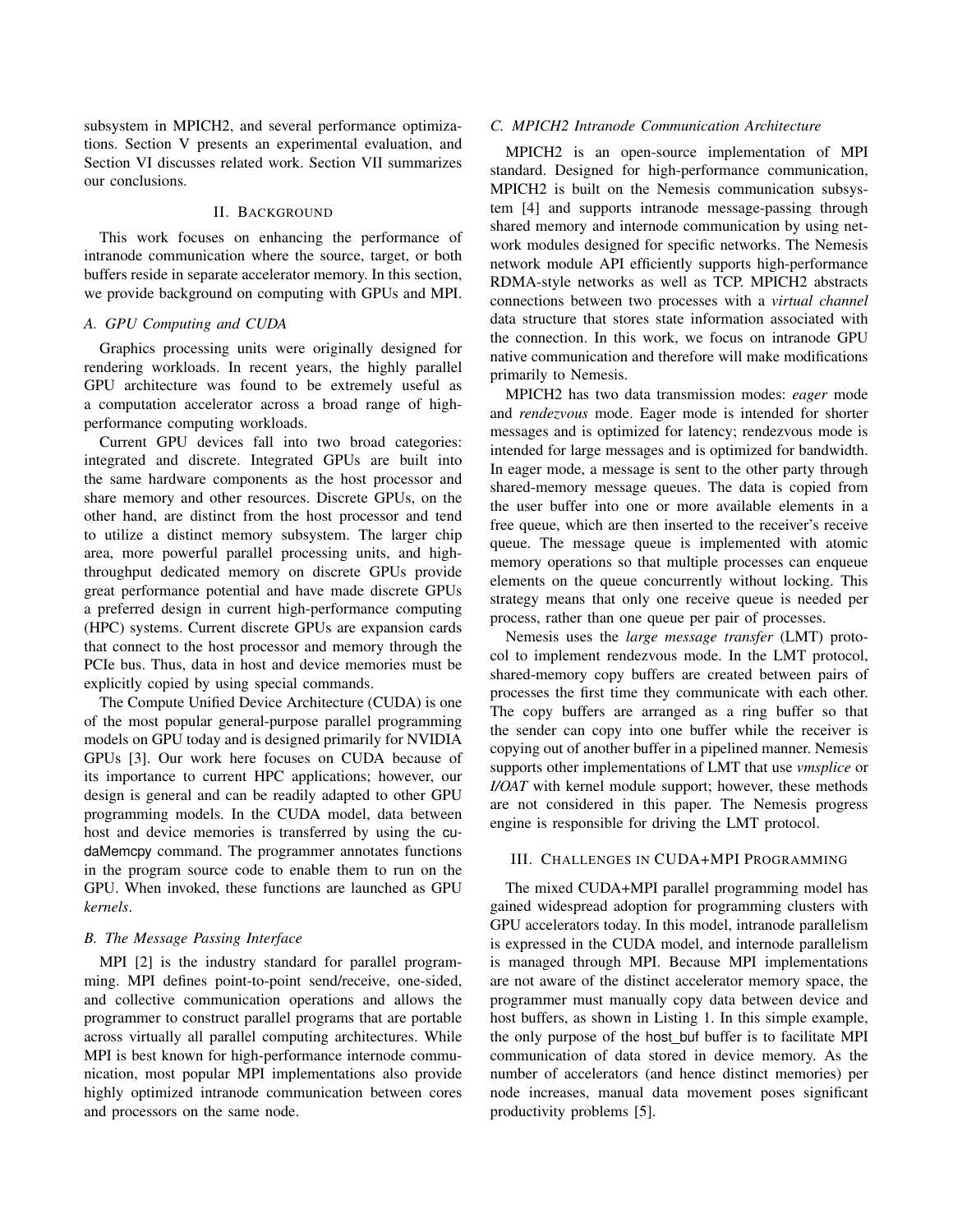

Listing 1. Example MPI program with manual data movement.

Beyond the problem of programming productivity, the performance of such a mixed programming scheme is also troublesome. In Figure 1, we measured the latency and the bandwidth of intranode communication between two MPI processes running on a single machine, using the latency and bandwidth tests from the OSU MPI micro-benchmark suite [6]. In this experiment, we vary the location of source and destination buffers between main memory and GPU device memory. When a buffer is located in device memory, a manual cudaMemcpy is performed between a temporary host buffer and the source/target device buffer.

From these results, we see that latency is increased and bandwidth decreased by more than an order of magnitude for small messages when either buffer is located in device memory. The bandwidth achieved when a GPU buffer is used peaks at between 1.6 and 2.8 GB/sec. This is significantly lower than the theoretical peak of this system, 6 GB/sec, which is bounded by the smaller of the PCIe and memory bandwidths. This gap of roughly 50% in performance is incurred because the naïve two-copy method ignores parallelism present in the hardware that allows bidirectional memory copies between host and device and host-to-host copies to proceed in parallel. As we describe in Section IV, techniques such as pipelining of data transfers can greatly improve communication performance by leveraging hardware data movement parallelism. Such techniques can be implemented in an application by the programmer; however, they introduce significant complexity and, as we will demonstrate, can deliver greater performance benefit when integrated with the existing intranode communication infrastructure.

# IV. DESIGN

To address the challenges of mixed CUDA+MPI programming, we integrate support for device-resident buffers into the MPI implementation. This approach not only improves productivity but also greatly improves performance by more efficiently communicating data within the node. The GPU memory buffer support is added to MPICH2 by making MPI communication routines aware of addresses in the



Figure 1. Intranode latency and bandwidth between two MPI processes, with different source/destination buffer location choices. When a GPU device buffer is used, its associated host buffer is pinned.

device memory, enabling MPI to internally perform efficient intranode data movement. DMA-assisted asynchronous PCIe data movement is leveraged and built into the current LMT pipeline of Nemesis in order to increase throughput. Data movement between host and device also plays an important role in achieving a high performance implementation, and several schemes are explored.

# *A. Integrating GPU-Awareness in the MPI Interface*

Several options are possible to integrate support passing GPU buffer arguments to MPI routines. CUDA provides a unified virtual address space (UVA), which maps device buffers into the virtual address space and provides routines that can be used to query whether a given address corresponds to host or device memory. This way, device buffers can be passed directly to MPI, and MPI can decide whether to start a PCIe or a main memory transfer by internally querying the buffer's location. However, other accelerator programming models of interest, such as OpenCL [7], do not provide a unified virtual address space and require several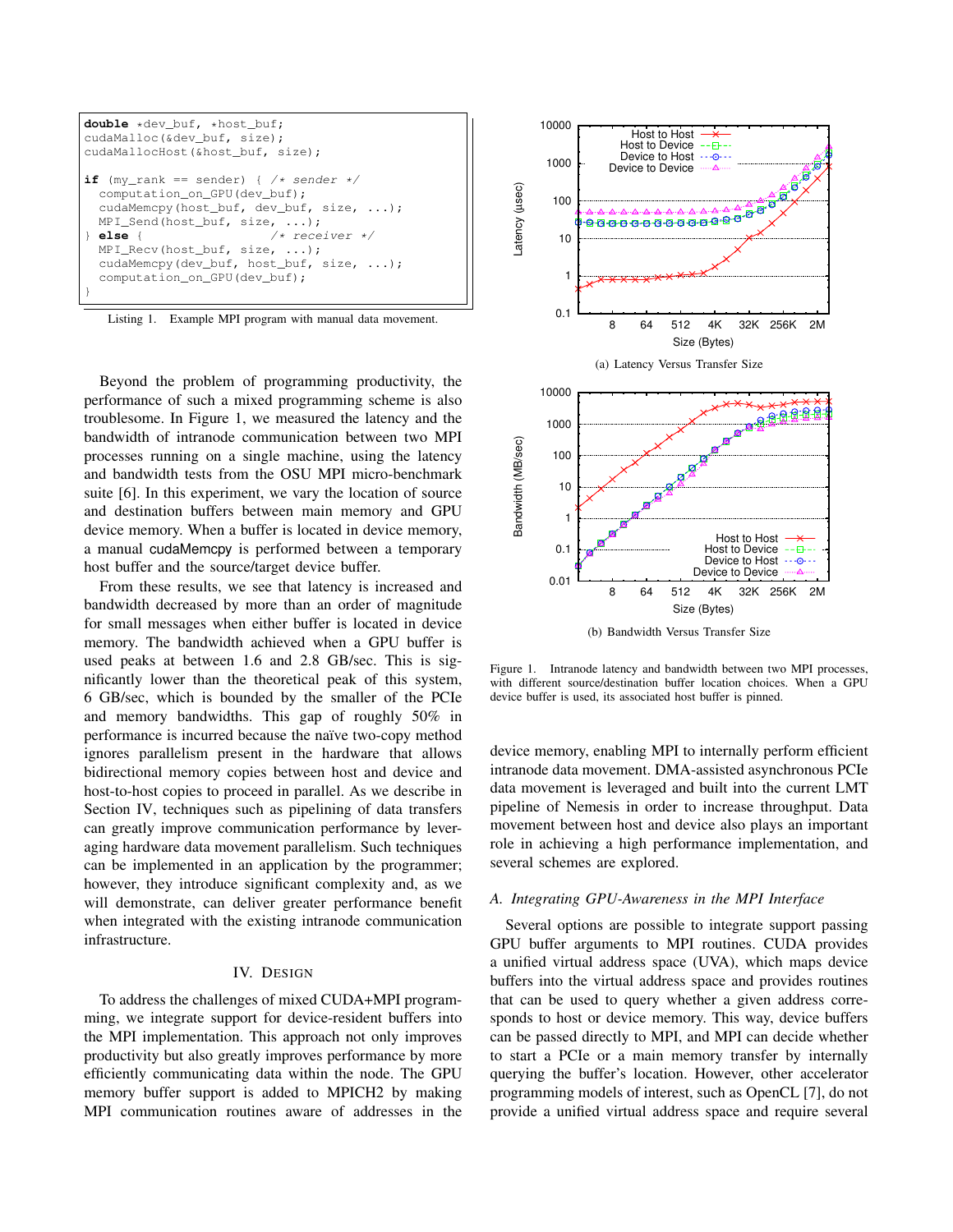handles (e.g., context handle) to access the device.

To provide a fully generic interface that can support a variety of accelerator models, we have extended the MPI interface with an *MPIGPU* interface that adds a buffer type parameter for each buffer passed to an MPI routine. The buffer type parameter allows the programmer to specify how the corresponding void \* argument should be interpreted and in which memory space the argument resides. For example, in an OpenCL program, a struct or record argument with relevant resource handles would be passed, which provides MPI with all the information needed to access the given buffer.

This new interface is demonstrated in the following example, where a nonblocking receive is posted to receive into a host buffer and a send is performed from a GPU buffer.

MPIGPU Irecv(host buf, MPIGPU HOST CPU, count, datatype, left\_neighbor, tag, comm, &request); MPIGPU\_Send(dev\_buf, MPIGPU\_BUF\_GPU, count, datatype, right\_neighbor, tag, comm);

#### *B. Eliminating Unnecessary Copies*

Integrating support for GPU buffers into the MPI interface not only enhances productivity but also can significantly improve performance by allowing the implementation to eliminate unnecessary copying of data into temporary buffers. In Figure  $2(a)$  we show the data movement corresponding to the manual mixed CUDA+MPI code from Listing 1. In this example, which is currently how all CUDA+MPI codes are written, a user-managed host-side buffer is used to help transfer data buffers residing in GPU memory. Data is first transferred from the device to a temporary buffer; next Nemesis copies this data into an internal buffer that is accessible to both processes; it is copied again into a temporary user buffer; and finally it is transferred to the device. Thus, when both the source and destination buffers reside on the GPU, two memory copies and two PCIe data transfers are involved.

By integrating support for GPU buffers into MPI, we can eliminate the unnecessary user-level staging of data between MPI and the device, as shown in Figure 2(b). Now MPI takes the responsibility for moving data from device memory. It will first check the buffer type, and then transport the given data directly to the shared buffer used for Nemesis interprocess communication. As we demonstrate in Section V-A, this optimization significantly reduces the latency of communication operations, especially for latencysensitive small messages.

# *C. Increasing Throughput with Pipelining*

While eliminating memory copies is extremely beneficial for small messages transported by using the eager mode protocol, optimizing the rendezvous mode protocol is the key to providing good bandwidth for large messages. The LMT



(a) CUDA+MPI mixed programming: through a host-side buffer.



Figure 2. Memory copies in (a) CUDA+MPI and (b) MPIGPU.

protocol for rendezvous mode in Nemesis is implemented through a shared-memory copy buffer, which is created in a virtual channel between every pair of MPI processes in a given node. The copy buffer is managed as a ring buffer, as shown in Figure 3(a), where a copy buffer length for each buffer unit represents its full/empty state.

When a message is about to be transported through this ring buffer, the sender packs the message data into multiple segments and tries to copy them into as many consecutive available ring buffer units as possible; the receiver serially unpacks the consecutive buffer units out of the ring buffer and into the user-designated receive buffer. The data segmentation in Nemesis is done according to the maximum length of a copy buffer unit and the MPI data type. In MPICH2, a progress engine drives this in a nonblocking manner—the packing/unpacking progress can be paused, if the next buffer unit is unavailable, and resumed later; the progress engine can take the chance to drive other pending actions.

Modern GPUs are equipped with one or more DMA engines, which can be used to either synchronously or asynchronously transmit data between GPU device and pagelocked main memory. Asynchronous DMA transfer has been shown to maximize the performance of the PCIe bus and achieve the highest bandwidth [3]. Thus, the Nemesis LMT shared buffers are page-locked to enable asynchronous DMA copies.

However, a challenge brought by asynchronous GPU memory copy in a nonblocking progress-engine-driven loop is, for both sender and receiver, to poll the ring buffer and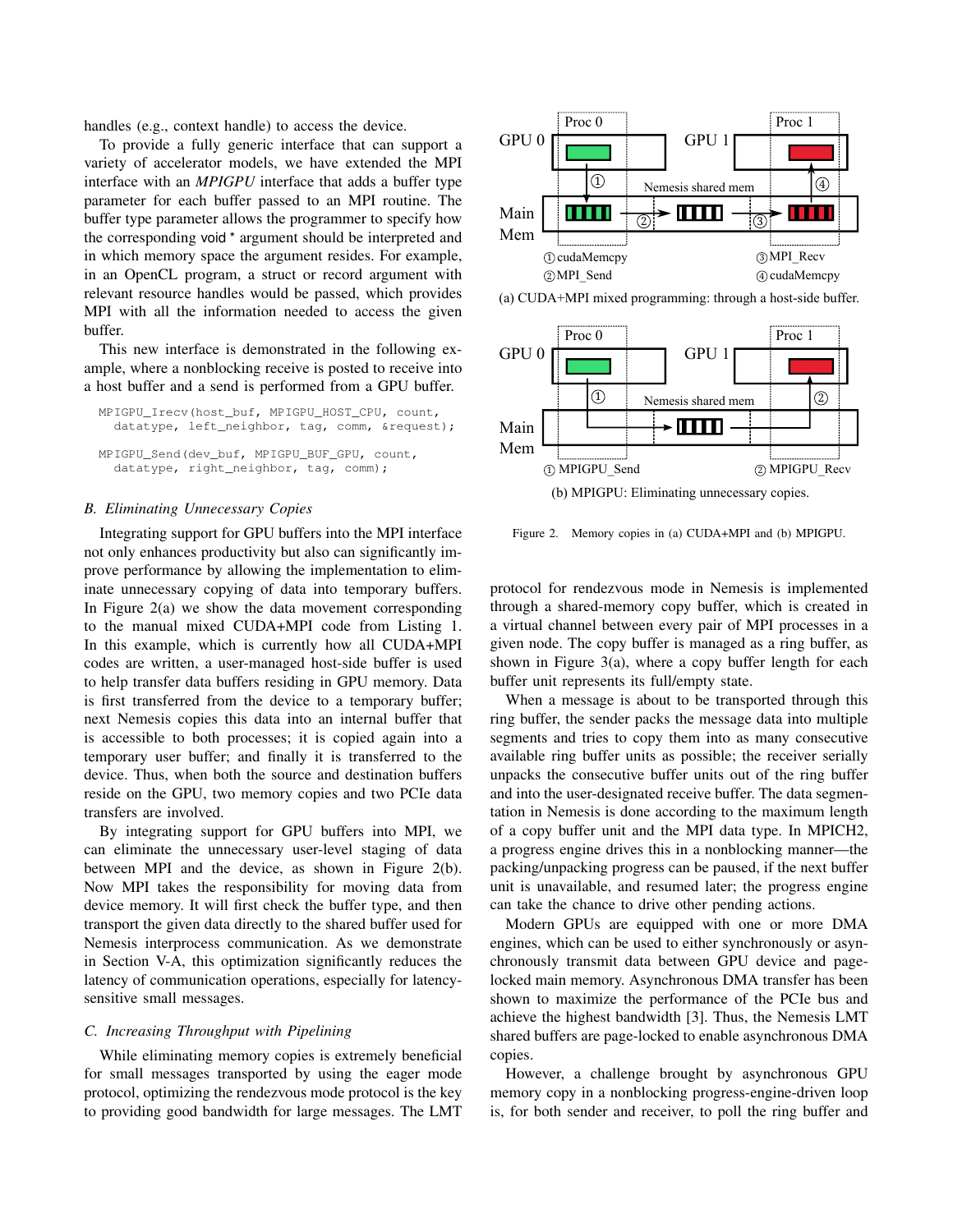

Figure 3. LMT shared copy buffer.

decide whether to pause the loop. Originally, a CPU-side memory copy is a synchronous action and returns with data ready in the destination. But now, we need to poll the status of both (1) availability of the buffer units, which are changed by the other party in a communication pair, and (2) completion of previously submitted asynchronous DMA memory copy. The two types of polling activity are interdependent: failing to poll the completion of DMA copy will delay the notification of availability of buffer units to the other party, and failing to check the newly available buffer units will delay starting new asynchronous DMA copy.

Under these requirements, we modify the algorithm (in the loop of sender and receiver both) by including two new *ahead* pointer ( $Ra$  and  $Sa$  in Figure 3(a)) and start DMA asynchronous copies as eagerly as possible. That is, whenever there is an available buffer (empty for sender, or nonempty for receiver), a new DMA copy is issued, and the ahead pointer (Sa for sender, Ra for receiver) proceeds; but the length of that buffer unit is not changed until the completion of the DMA command. Here we put priority on availability of buffer units over timely checking DMA completion. This strategy keeps the buffering throughput efficient, since the PCIe latency is much larger than that of main memory operations, and floods the DMA engine, which typically can combine DMA requests or at least reduce idle time by pipelining operations. The pseudocode for the receive progress loop is shown in Algorithm 1; the send-side loop is similar. Note this is a multilevel nested loop, and the loading/saving-state activities (line 1 and 5) are designed for the re-entrant progress driven by the progress engine. The unpack function (line 14) eagerly starts the DMA asynchronous memory copy and handles data layout according to MPI types. The inner loop (line  $3-11$ ) holds the progression of Ra under either of the following circumstances: (1) there is more data to receive, but the sender has not put data in the buffer, or the pending DMA commands has reached a maximum threshold; or (2) there is no more data to receive, and there are pending DMA commands. The DMA maximum pending threshold is a parameter to decide the level of compromising, for the eagerness of initiating DMA copies, the timeliness of checking DMA completion, and, in turn, the timeliness of notifying the availability of buffer units to the other party.

| Algorithm 1: Pseudo-code of receive progress loop   |  |
|-----------------------------------------------------|--|
| 1 load state;                                       |  |
| repeat<br>$\mathbf{2}$                              |  |
| while (more data AND (copybuf_len[Ra] == 0 OR<br>3  |  |
| pending dma reaches max)) OR (no more data          |  |
| AND pending dma) do                                 |  |
| if failed for a certain number of polls then<br>4   |  |
| save state and exit;<br>5                           |  |
| while <i>query</i> dma of $R$ finish <b>do</b><br>6 |  |
| if surfeit[R-1] $\prime = 0$ then<br>7              |  |
| copybuf_len[R-1] := 0;<br>8                         |  |
| if surfeit[R] = 0 then<br>9                         |  |
| copybuf_len[R] := 0;<br>10                          |  |
| proceed R;<br>11                                    |  |
| <b>if</b> more data <b>then</b>                     |  |
| 12                                                  |  |
| proceed Ra;<br>13                                   |  |
| unpack(buf[Ra] - surfeit, & surfeit);<br>14         |  |
| $surfeit[Ra] := surfeit;$<br>15                     |  |
| <b>if</b> surfeit $\ell = 0$ then<br>16             |  |
| copy surfeit buf before buf[Ra+1];<br>17            |  |
| 18                                                  |  |
| 19 <b>until</b> no more data AND no pending DMA;    |  |

With a specific MPI data type, a single element may cross two neighboring units. However, data segment pack/unpack functions work only at the boundaries of fundamental data types. Thus, surfeit data, which belongs to the next data element, may not be copied out of the shared memory buffer. The surfeit is decided upon return of unpack, even if its asynchronous DMA request is proceeding. When detected, it can be immediately moved to the end of this unit, making it a contiguous buffer with the available data in the next buffer unit. Thus, Ra can proceed proactively. Later, when a DMA command is found complete, the previous buffer unit's length can be set to 0. This is shown in Figure 3(b). Also note that this surfeit occurring in the buffer unit at  $R - 1$  can make us lose one unit, because the postponed DMA polling for  $R$ , due to proactive DMA initiation, may not clear its buffer length in time, if the DMA maximum pending threshold is set to the number of buffer units.

# *D. Efficient Host-Device Data Movement*

GPU memory, the on-board device memory, is separated from the main memory on the host. In spite of the recent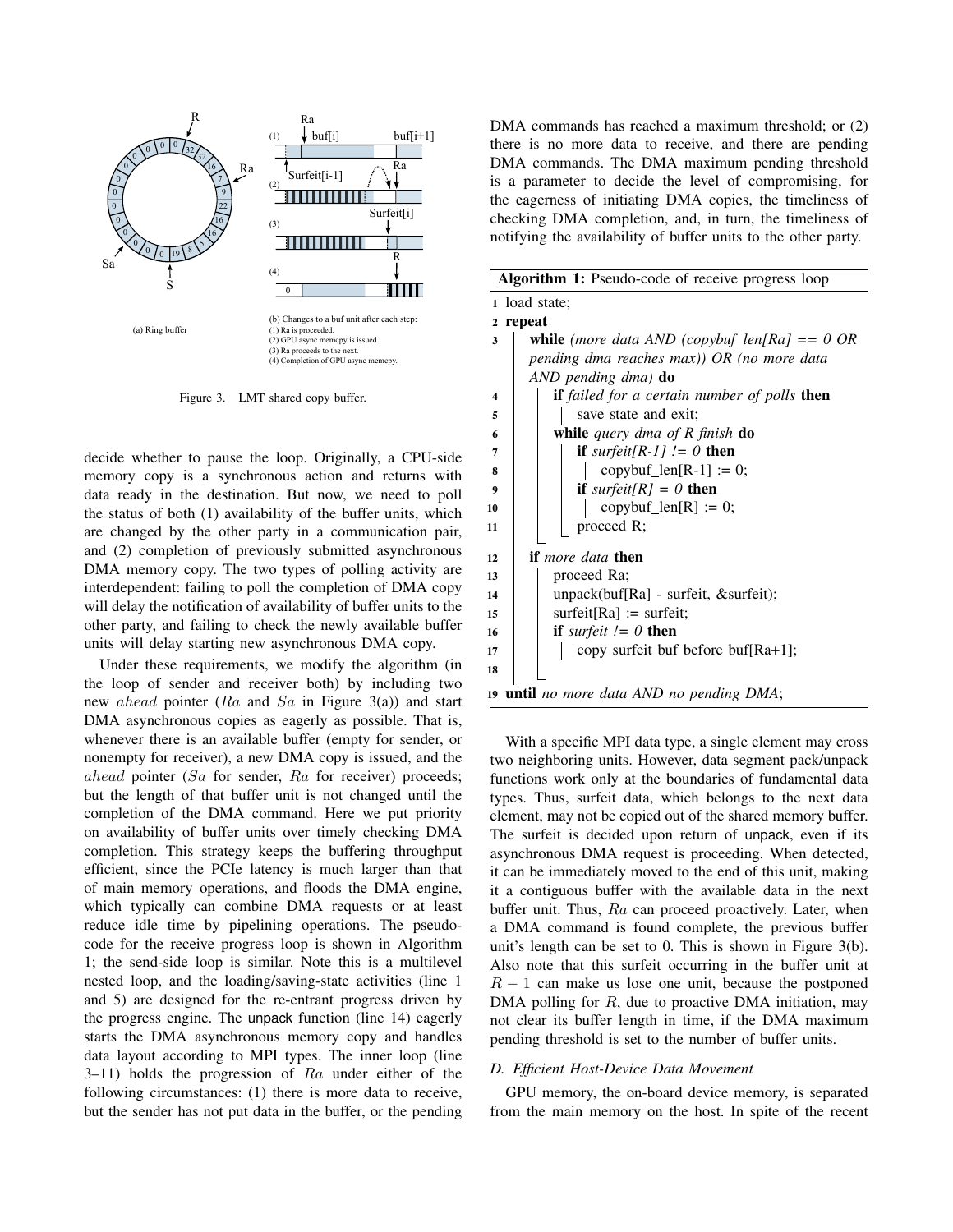CUDA UVA and GPUDirect technologies [3], special GPU memory copy commands, for example, cudaMemcpy (which are different from memcpy on the host side), must be used to handle the memory copies involving GPU memory. These commands utilize the DMA engine on the GPU through interaction with the GPU driver. Typically these GPU memory copy commands ask for the location of source and destination buffers, in main memory or GPU device memory, as function arguments. The different memory copying methods make it challenging to introduce GPU memory awareness to MPICH2, which assumes a single memory space. When a memory copy needs to be initiated, the locations of source and destination buffers must be known beforehand to determine whether normal memcpy or GPU memory copy should be used.

The recent CUDA UVA technology provides programmers with a logical universal virtual address space to make programming easier. It maps GPU device memory buffers to a part of the virtual address space of a process so that the driver and the runtime library can tell where a buffer is located using its address. This provides developers with a pointer query API and an easier version of cudaMemcpy, the latter of which, asking for only a default argument, can determine the location of a buffer by itself and perform a transparent memory copy. Though the proprietary driver is a black box, we speculate that the default version of cudaMemcpy API embeds something similar to that done for the pointer query API before starting the actual cudaMemcpy action with correct buffer location parameters.

Therefore, adding support for GPU memory copy into MPICH2 can be done in three ways:

- UVA-Default: This method simply replaces all memcpy with cudaMemcpy with the default parameter, relying on UVA and the GPU driver to perform devicehost and host-host copy operations. This is the easiest method for extending MPICH2.
- Query-and-memcpy: This method queries the buffer location with the driver at run time. After a query, it can be decided whether to use normal memcpy or a GPU memory copy command.
- Parameterized-memcpy: This method stores the location of a buffer pointer and passes it around with the pointer within MPICH2. Any memory copy that may involve a GPU-resident pointer will be modified to check this location first and decide to use normal memcpy or a GPU memory copy command.

The first two approaches require less modification to MPICH2's internals. However, they may introduce extra overhead of interaction with the GPU driver. In Figure 4, we measured the bandwidth of moving data across host and a GPU device with all three methods (using the same system setup as in Section V). While the overhead is less important when the copied data sizes are increased, for data



Figure 4. Bandwidth of different GPU memory copy methods between host and GPU device. Adapted from from CUDA SDK bandwidth test [8]. Host buffer is pinned always.

sizes smaller than 64 KB, Query-and-memcpy shows this overhead, more clearly in the direction of "Host to Device." Interestingly, the UVA-Default method does not show any overhead. The difference here is that the Query-and-memcpy method enters the driver twice, for pointer querying and the GPU memory copy command, whereas UVA-Default and Parameterized-memcpy do so only once and probably cause less operating system overhead due to privilege level change.

Although UVA-Default seems to be a good option, a factor that one cannot neglect is the performance on the hostside memory copy, if it were used to replace all memcpy in MPICH2. The CPU-side memcpy in MPICH2, namely, MPIU Memcpy, is actually an efficient implementation [9] that tries to optimize both memory copy performance and the impact on cache behavior of the computation. When an MPI communication primitive is called, it may evict the data stored in CPU cache, which in turn affects the performance of computation after the copy completes. Therefore, the less such cache disruption an MPI implementation does, the more easily an MPI program developer can analyze the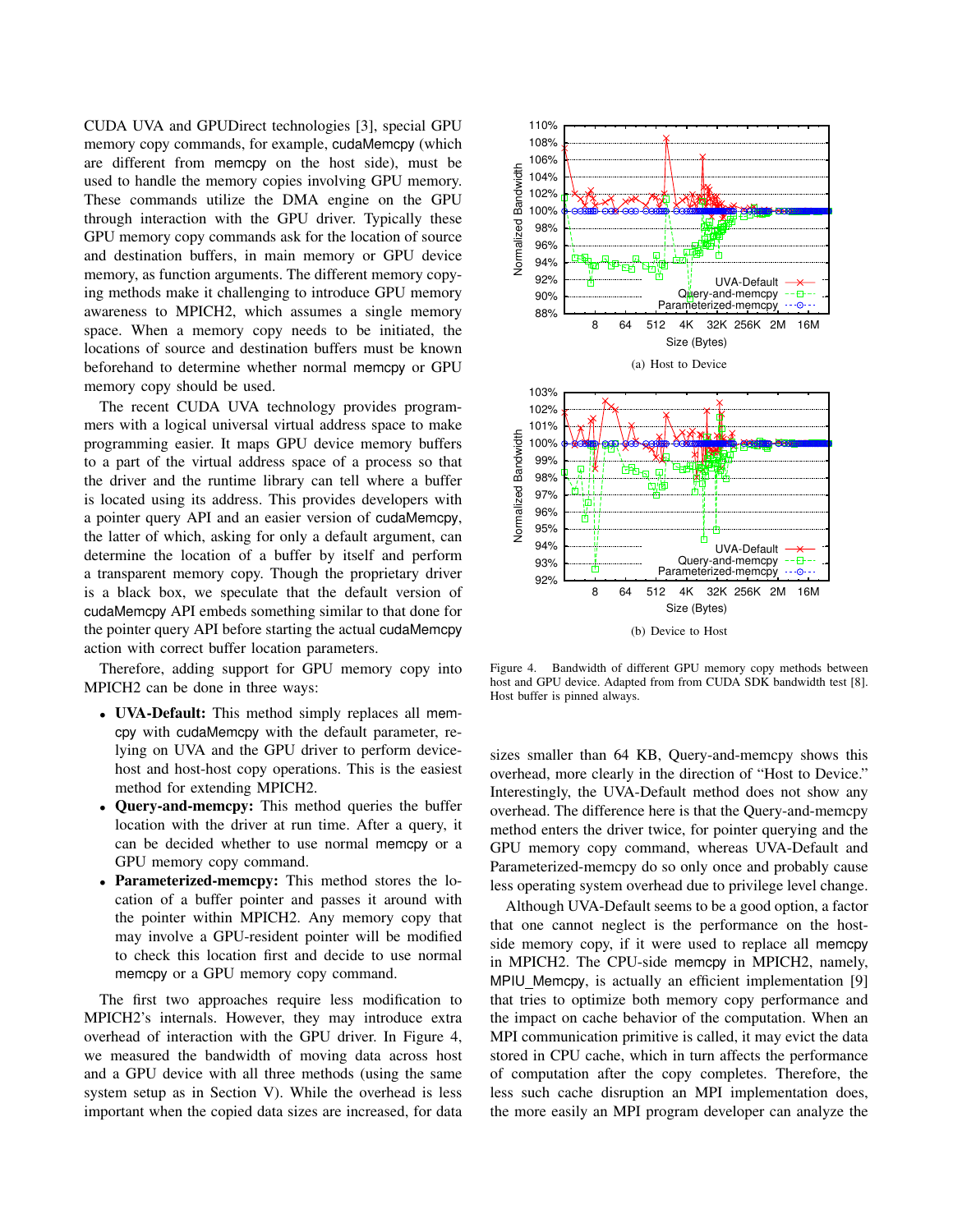

Figure 5. Bandwidth of different memory copy methods on the host side. Adapted from bw\_mem bcopy from lmbench [10]. (MPIU\_Memcpy is turned on for x86 but not x86-64 by default.)

performance of his own code. In MPICH2, MPIU Memcpy uses nontemporal instructions to alleviate the impact for large enough copy data sizes (i.e., 64 KB and beyond).

In Figure 5, we show the bandwidth of host-side memory copy using UVA-Default, MPIU Memcpy, and memcpy (from glibc), on the same system as above. As MPIU Memcpy falls back to memcpy before 64KB, they overlap until non-temporal version is used. The bandwidth of memcpy in the mid-range is larger than the actual memory bandwidth, which is measured in larger sizes, and is due to the hardware cache behavior of the microbenchamrk. The true memory bandwidth is shown when MPIU\_Memcpy starts the nontemporal implementation but appears more gradually in memcpy. However, UVA-Default does not behave as well as the other two. The reason is probably that it does too much work in checking the location of destination and source buffers, and this work disturbs hardware cache a lot even for small data copy sizes. This overhead is not shown in the previous experiment, however, because the PCIe latency dominates it in that case but here memory and cache latency is smaller.

In addition to performance considerations, we decided to adopt Parameterized-memcpy for portability reasons to support GPU programming models that do not provide UVA.

### V. EVALUATION

Our evaluation in this section and the previous sections is conducted on Keeneland [11] cluster, a National Science Foundation Track2D Experimental System based on the HP SL390 powered with Nvidia Tesla M2070 GPUs in Oak Ridge National Laboratory. Each compute node in Keeneland has two Intel Xeon X5660 CPUs, 24 GB main memory, 3 GPU devices connected through 2 IO hubs; nodes are connected via single rail, QDR Infiniband. The software environment is CentOS release 5.5 (Final) with Linux kernel 2.6.18-194.el5.perfctr, CUDA driver/runtime v4.0.



Figure 6. Bandwidth of two intranode MPI processes, with different shared buffer unit sizes, using messages at 4 MB, 1 MB, and 256 KB. Source and destination buffers both in GPU memory("D2D"), both in main memory ("H2H"), or source in main memory and destination in GPU memory ("H2D"); the result of "D2H" is similar to "H2D."

#### *A. Exploration of Buffering and Message Queue Parameters*

We present an exploration of the parameter space for the shared buffer and message queue. Using the ideal parameters for our experimental platform, we measure performance and compare it with a baseline manual code similar to that presented in Listing 1. Performance measurements were taken using the latency and bandwidth tests from OSU microbenchmark suite [6].

First, we determine the shared buffer unit size for LMT shared buffer using bandwidth test. The results are shown in Figure 6 for 4 MB, 1 MB, and 256 KB messages, which are points of interest for MPI messaging and are representative of trend. First, we notice that different trends are shown when GPU memory is used or not (as we compare "H2H" to "D2D"/"H2D"); this result suggests that different parameters should be used for host-only and host-GPU transfers. Second, as long as GPU memory is used, on one side or both, the best bandwidth can be attained only with a 128 KB or larger shared buffer unit size, since small-sized data transmission on PCIe bus is inefficient. The optimal point occurs at 256 KB, with the exception of 128 KB for 256 KB messages. Considering the possibility of even larger messages, we chose 256 KB for this parameter. Third, for host-only messages, the peak bandwidth is reached with smaller unit sizes (32 KB by default now in Nemesis). The reason is that because main memory has much lower access latency than does the PCIe bus, moving fine-grained chunks in shared buffer can increase parallelism of the pipeline. Therefore, we should let the shared buffer fall back to its original parameter value when no GPU memory is involved. And this information regarding the location of buffer of the other side can be exchanged in the LMT's handshaking step.

Using this shared buffer parameter setting, we try to cap the performance curves of eager message queues, in order to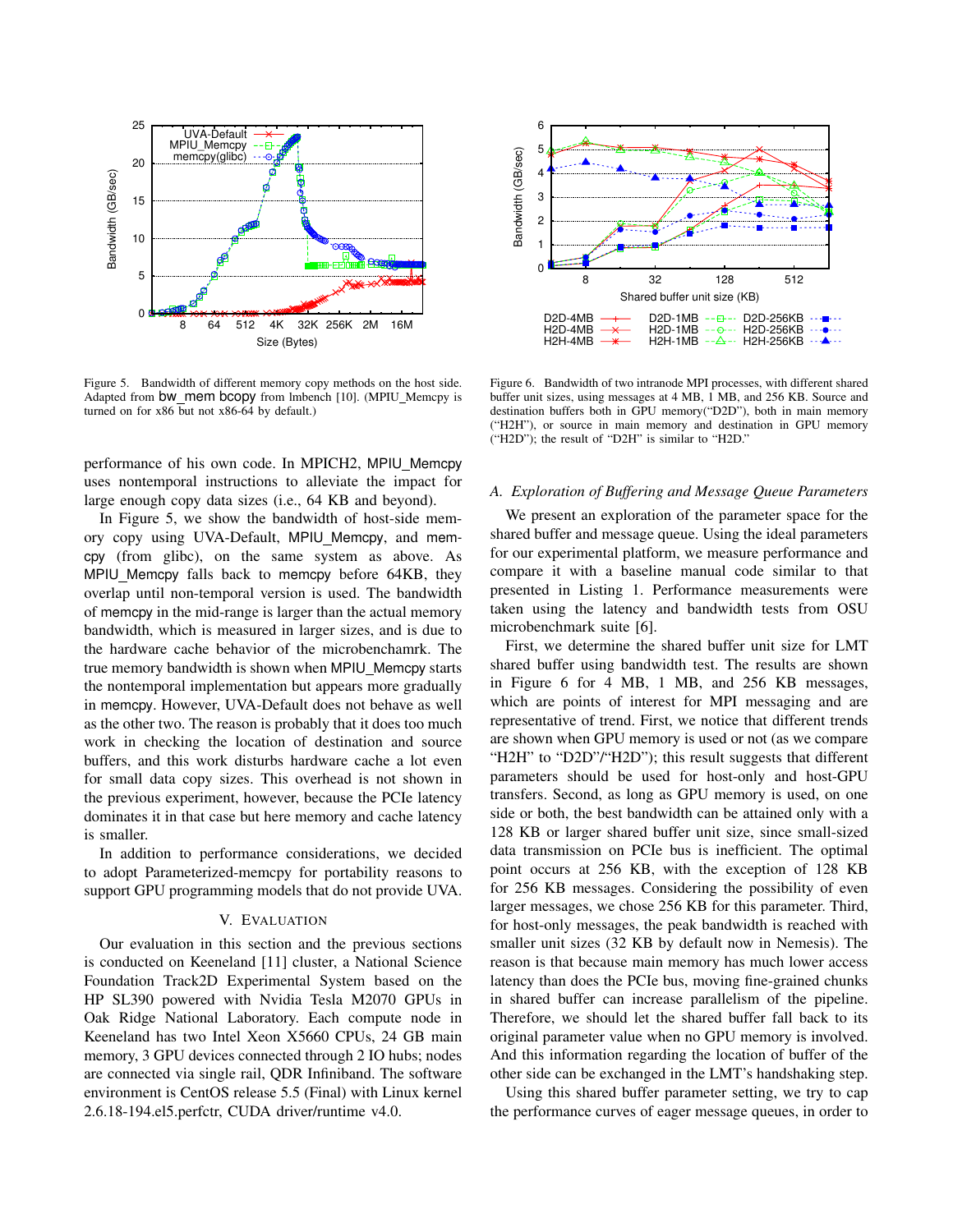

(b) Bandwidth versus Message Size

Figure 7. Latency/bandwidth of two intranode MPI processes, source and destination buffers both in GPU memory, using different message queue element sizes. The optimal shared buffer is shown for comparison. The results of "Device-to-Host" and "Host-to-Device" are similar.

find the best message queue element sizes and the threshold of switching modes. In Figure 7, latency and bandwidth of message queues at 16 KB, 32 KB, 64 KB, and 128 KB are shown together with that of the shared buffer. The latency of the message queue has no significant advantage over that of the shared buffer when the GPU buffer is used, because the PCIe bus latency is dominant. However, the message queue can have a larger number of cells than the number of shared buffer unit sizes, because of its scalable linear-complexity nature. Therefore it shows better bandwidth, simply because it can hold more simultaneous requests. With regard to latency or bandwidth, the message queue loses to the shared buffer beyond the point of 64 KB, which we choose as the threshold of switching modes. When the message queue is used for sizes below that, we choose 64 KB as the message queue element size, which is also the original value now in the system for host-side messages.

#### *B. Performance Comparison with Manual CUDA+MPI*

Using this set of parameters, we compare the latency and bandwidth of MPIGPU with manual CUDA+MPI where the user must manually move data between host and device in Figure 8. The benefit of latency for small messages, from eliminating one or two main-memory copy, is bounded by the memory latency. On average, for messages smaller than or equal to 64 KB, latency improvement is 6.4%, 15.7%, and 10.9% for "D2D," "H2D," and "D2H," respectively. With full range of size till 4 MB, the improvement is increased to 24.5%, 31.9%, and 23.9%, respectively. The benefit of bandwidth increases with messages sizes and achieves up to 2x speedup over manual mixing CUDA with MPI for all three cases shown. On average, for messages between 64 KB and 4 MB, the improvement is 56.5%, 48.7%, and 27.9% for "D2D," "H2D," and "D2H," respectively; with full range of size between 1 byte and 4 MB, the improvement is 18.1%, 27.5%, and 10.2%, respectively. While the peak "D2D" bandwidth is around 60% of the theoretical one that is, the smaller of bandwidth on PCIe and main memory assuming a fully pipelined conduit—the "D2H" bandwidth efficiency is nearly 90%, almost saturating the theoretical bandwidth. The efficiency in the reverse direction is not as large because, on this system, measurement shows larger device-to-host PCIe bandwidth than the other direction.

### *C. Evaluation with 2-D Stencil Benchmark*

Stencil2D from SHOC benchmark suite [12] measures the performance of a halo-type, nine-point, two-dimensional stencil computation. It performs an iterative stencil computation on the GPU and requires a halo exchange every haloWidth iterations. In this type of computation, processes are arranged in an N-dimensional Cartesian grid, and each process is assigned a corresponding section of a N-d array. Periodically, a process must obtain the values that its neighbors have calculated for the array elements that neighbor its patch, or its *halo*. Thus, this communication idiom, which is common across a broad range of iterative solvers, is referred to as a halo exchange.

In Figure 9, the mean time speedup of using MPIGPU against the original manual version is shown. Also shown is the percentage of execution time spent on communication. In general, we have seen an average 4.3% improvement in the total execution time of stencil2d. Grouped by different number of processes, an averaged improvement of 5.8%, 5.6%, and 5.0% are shown for 4, 6, and 8 processes respectively, except for the case of two processes, where only a 0.69% improvement is shown. This is probably because Stencil2D exchanges a vector-typed data along one dimension, which leads to a number of small PCIe requests. Thus, more processes leads to more asynchronous data transmission commands along this dimension and hence a larger potential for DMA engines to combine these small requests than in the case of only two processes. Also note that the percentage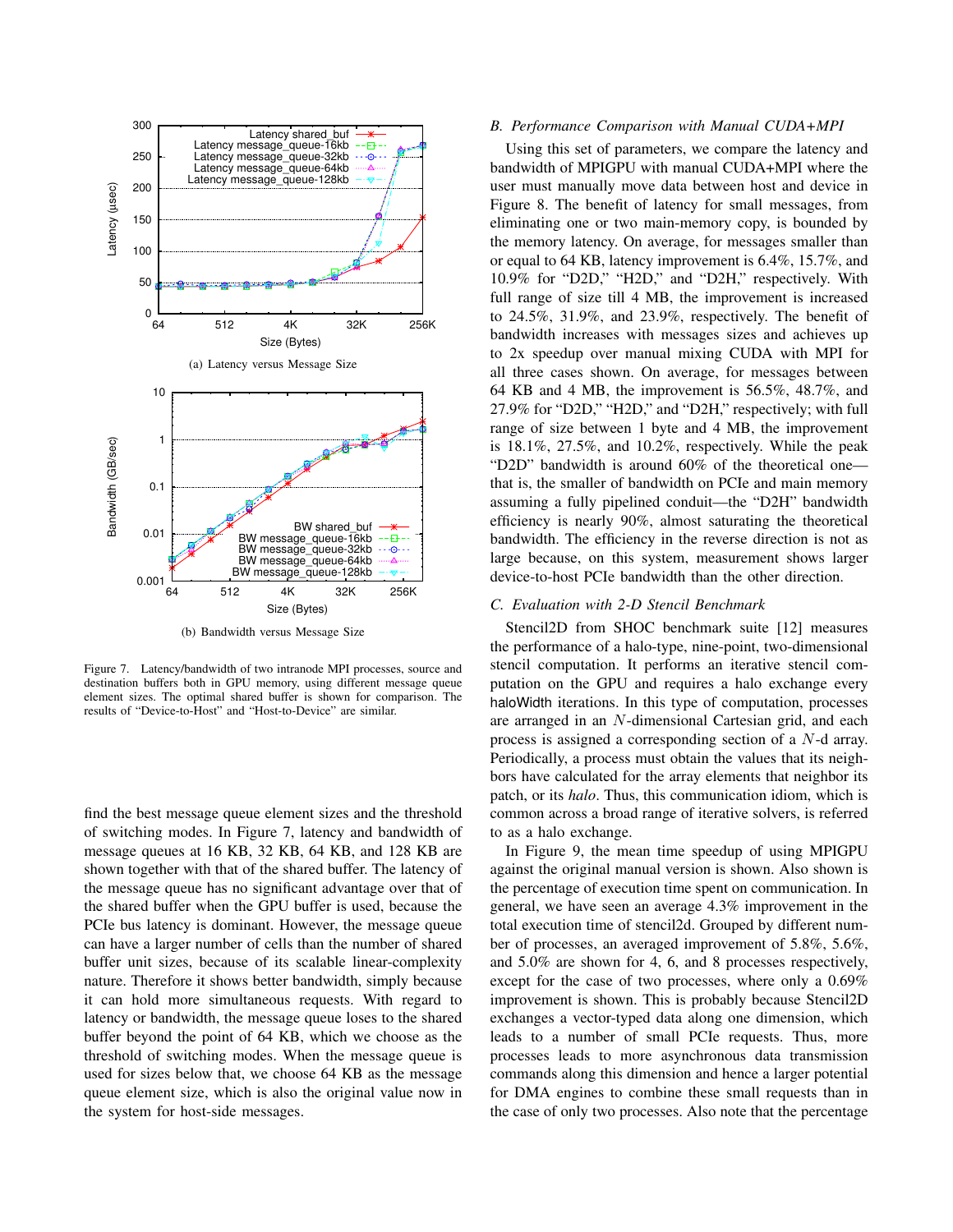

(b) Bandwidth versus Message Size

Figure 8. Comparing MPIGPU with CUDA+MPI manual, on latency/bandwidth of two intranode MPI processes. Source and destination buffers both in GPU memory ("D2D"), source in main memory and destination in GPU memory ("H2D"), and source in GPU memory and destination in host memory ("D2H").



Figure 9. Stencil2D performance improvement of MPIGPU over CUDA+MPI. The problem size is fixed when the number of processes are varied.

of the execution time spent in communication decreases when we increase the problem size, because in Stencil2D the computation grows quadratically with the problem size and the communication grows linearly. This limits the MPIGPU's potential benefit when we increase the problem size. Since a node has only three GPU devices, when the number of processes is larger than that of the devices, the tasks are assigned in a round-robin order. And a contextsharing overhead is introduced when multiple processes are using the same GPU device. This is the reason the 8-process cases have a smaller percentage of communication than do the others (although they have more data to exchange) and hence less improvement, shown in the medium and large problem size. The trend is not shown in the small problem size, where the tiny (6144 bytes) exchanges data size and the smaller number of noncontiguous PCIe data transfers cause other latency-induced overhead.

#### VI. RELATED WORK

Because of the increasing popularity of using GPU or other accelerators for HPC programs, MPI, as an evolving standard, has a natural demand to make it acceleratorfriendly. Recently, Stuart et al. proposed several potential directions for extending the MPI standard to provide native support of these accelerators [13]. One significant propsed extension is to allow accelerators to obtain MPI ranks and participate directly in MPI operations. In comparison, our work operates within the current MPI standard and proposes a method of integration that greatly improves intranode communication performance and productivity for current GPU-accelerated applications.

Similar work to ours has recently been done to add support for CUDA devices to MVAPICH2, which is based on MPICH2 and optimized for InfiniBand networks. This work has focused on MPI point-to-point communication for internode GPU communication [5], all-to-all communication [14], and noncontiguous-type communication [15]. Similar work has also been proposed in the context of OpenMPI [16]. However, performance optimization for intranode MPI communication with GPU native buffer support has not been addressed and is the focus of this paper.

GPUDirect [17] is a set of techniques for performance improvement on NVIDIA GPUs. It includes eliminating one-extra copy between two system memories for RDMA communication of GPU pinned host buffers, peer-to-peer memory access and peer-to-peer data transmission between GPU devices within one process. cudaIPC, a new feature in CUDA 4.1 [18], can improve device-to-device MPI communication when present; yet this feature is not available in other GPU programing models and may not be helpful for device-to-host and host-to-device MPI communication.